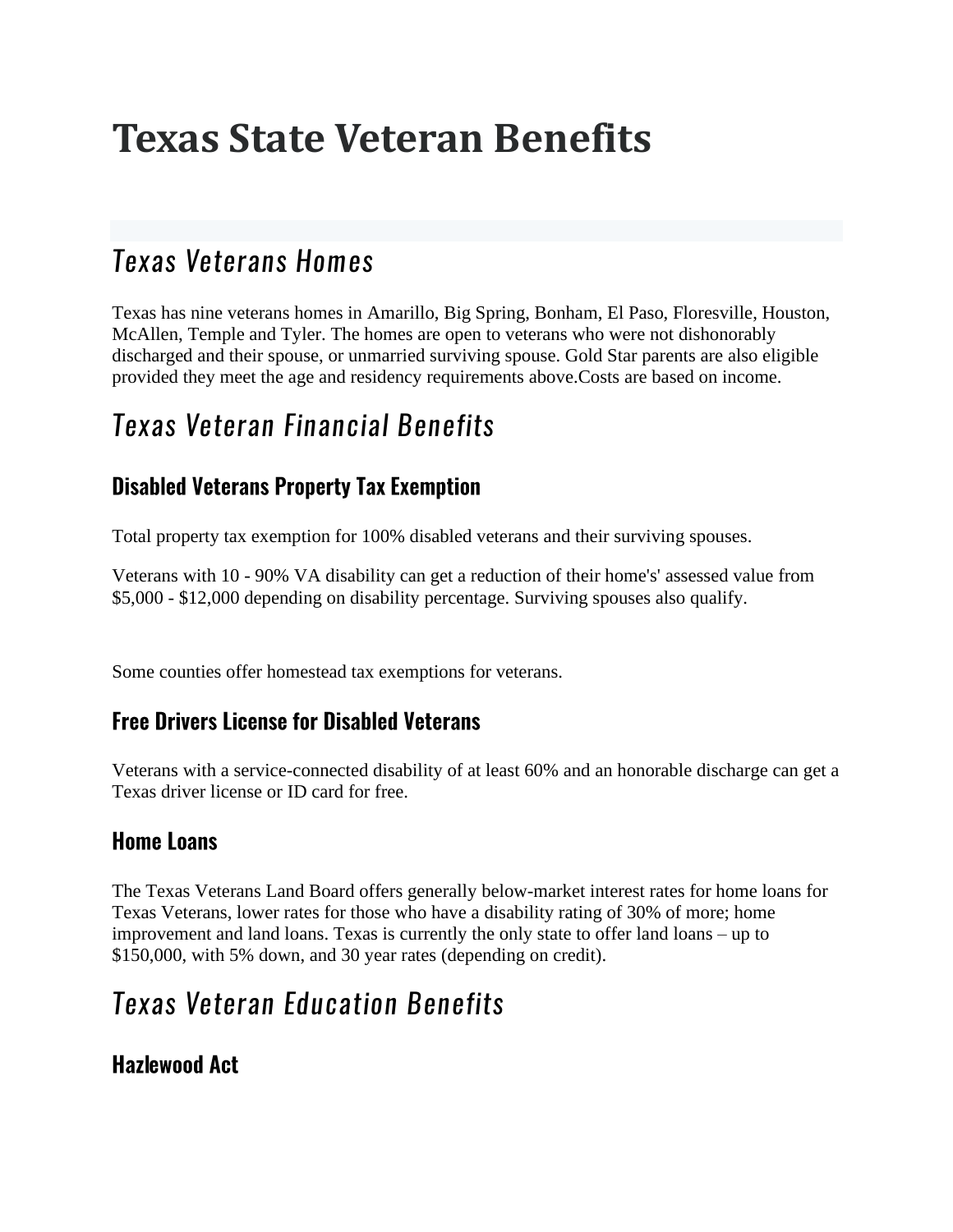The Hazlewood Act is a State of Texas benefit that provides qualified veterans, spouses, and dependent children with an education benefit of up to 150 hours tuition free college at state schools. This does NOT include living expenses, books, or supply fees.

The veteran must have:

- been a Texas resident when they entered the service
- live in Texas
- have an honorable discharge
- served at least 181 days active duty
- used up all federal VA education benefits
- not be in default on a state student loans
- meet GPA, academic progress and credit hour requirements

### **Legacy Act (Child)**

Veterans eligible for the Hazlewood Act can assign unused hours to a child under certain conditions.

The child must:

- be a Texas resident:
- be the biological child, stepchild, adopted child, or claimed as a dependent in the current or previous tax year;
- be 25 years old or younger on the first day of the semester or term
- meet GPA, academic progress and credit hour requirements

Only one child can use Hazlewood Legacy benefits at a time.

#### **Hazlewood Act for Spouse/Child**

Spouses and dependent children of eligible Active Duty, Reserve, and Texas National Guard who died in the line of duty, as a result of service-connected injury or illness, are missing in action, or who became totally disabled for purposes of employability as a result of a servicerelated injury or illness are entitled to each receive 50 credit hours tuition-free college.

Like the normal Hazlewood act, the veteran must have been a Texas resident when they entered the service.

A spouse must:

- have no federal VA education benefits
- be a Texas resident; and
- meet GPA, academic progress and credit hour requirements

A child must: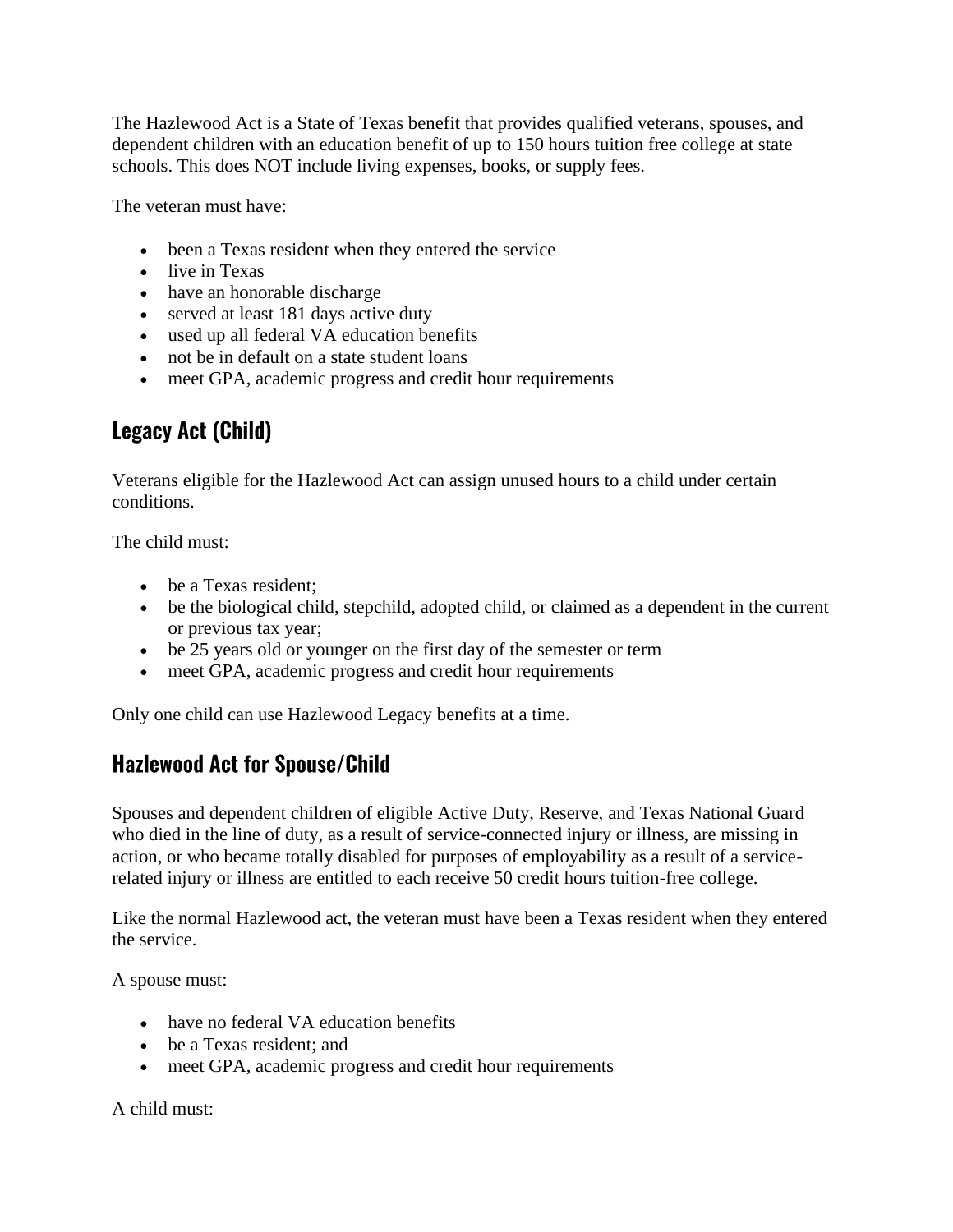- have no federal VA education benefits,
- be a Texas resident
- meet GPA, academic progress and credit hour requirements. This requirement does not apply to the child of a MIA, KIA, or service connected deceased Veteran.

## Texas Veteran Employment Benefits

### **Veterans Preference**

Wartime veterans have preference in employment with state agencies or offices, as do widows and children of those killed on active duty. State agencies must practice veterans' preference until they have reached 40% veteran employment.

### **Military Time Credit Towards State Retirement**

Non-retired veterans who are state employees can claim their active duty military time toward retirement by making a payment equal to the monthly contribution an employee would make times the number of months active duty. The maximum anyone can buy is 60 months.

### Veteran Entrepreneur Program

The Veteran Entrepreneur Program provides veteran entrepreneurs and veteran small businesses the tools they need to start or grow their businesses. The program provides consultation with business plans, financing, marketing and more.

# Texas Veteran Recreation Benefits

### **Disabled Veterans Hunting & Fishing License**

Disabled veterans with a 50% or greater disability or who are suffered the loss of use of a foot or leg as a result of service can get a free "Super Combo" Hunting and All-Water Fishing Package.

You do not have to be a Texas resident to qualify.

#### **Active Duty Hunting & Fishing License**

The "Super Combo" Hunting and All-Water Fishing Package is available at no cost to TX residents on active duty.

Military members (and their dependents) on active duty *anywhere* are entitled to purchase a license at the resident rate.